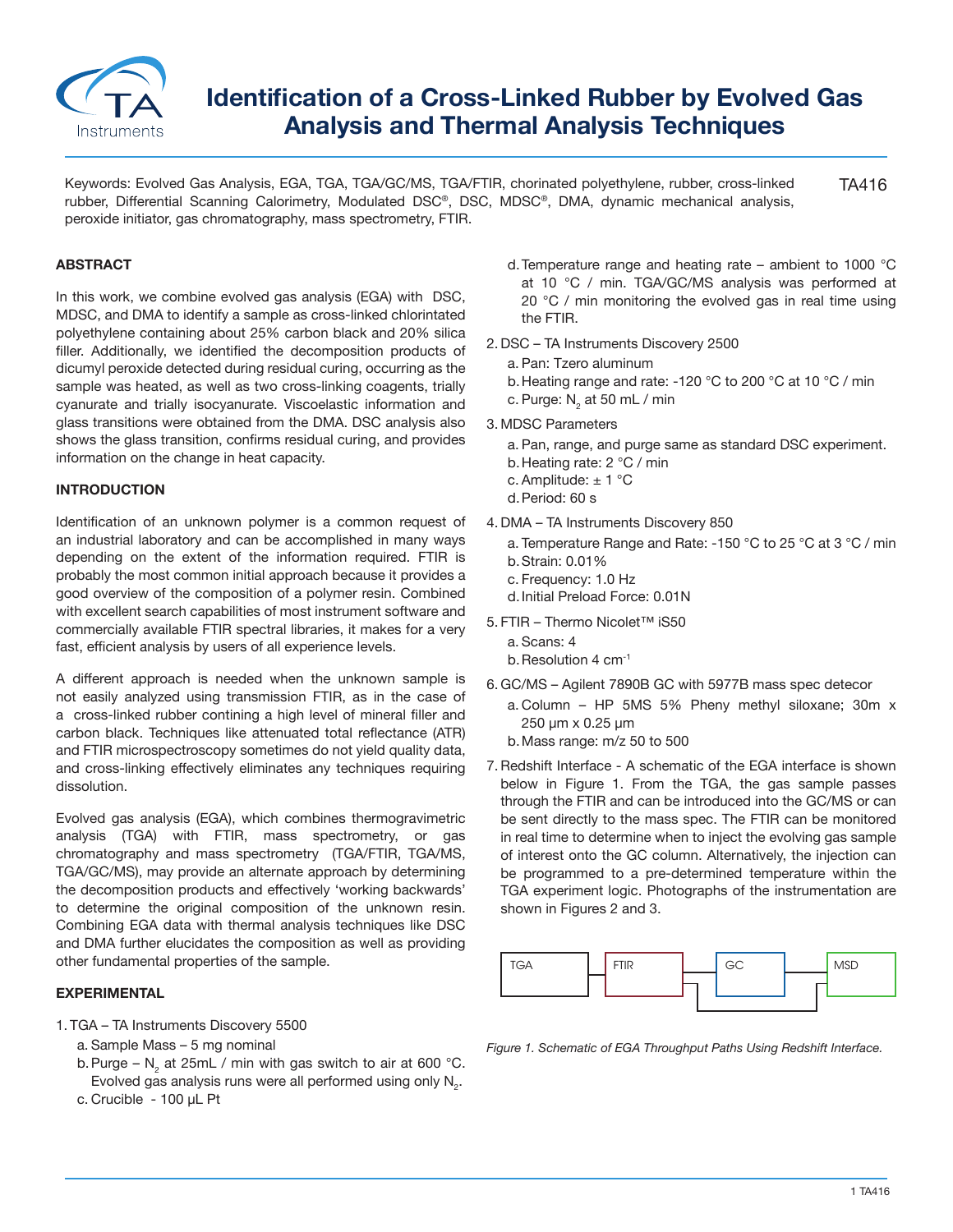

*Figure 2. TGA, FTIR, and GC/MS Connected Using Redshift Interface*





## **RESULTS AND DISCUSSION**

1. TGA – (Figure 4) Three main mass loss transitions were determined; the first is 28.28% and reaches its maximum rate at 293 °C, the second is 24.86% and reaches its maximum rate at 468 °C, the third occurs after the gas switch to air at 600 °C is 19.55% and reaches its maximum rate at 625 °C. This transition is due to the evolution of CO<sub>2</sub> from the carbon black filler. Plotting the derivative curve with respect to temperature shows that after the gas switch an approximately monotonous mass loss occurs, which likely indicates no pyrolytic carbon present, and that mass loss is due only to the carbon black. Residue due to the reinforcing filler is 26.31%.



*Figure 4. TGA Mass Loss (Gas Switch to Air at 600 °C)* 

*1 Modulated conditions were not optimized for 'true' heat capacity calculation, so the results are simply empirical comparisons.*

2. DSC – (Figure 5) Prominent glass transitions were identified in the first heat at -38 °C with a slight shift observed in the second heat at -36 °C. An exotherm due to residual curing was observed at 182 °C which is absent in the second heat. Various endothermic transitions were observed in the first heat from 25 °C to approximately 125 °C. These transitions were absent in the second heat and are not apparent in the cooling curve (not shown).



*Figure 5. DSC Comparison of 1st and 2nd Heats Showing Glass Transtions and Residual Curing*

3. Modulated  $DSC^{\circ}$  – (Figure 6) – Reversing heat flow shows the 1<sup>st</sup> and 2<sup>nd</sup> heat glass transitions at -35 and -33 °C respectively and an exotherm at 165 °C due to residual curing. The glass transition shift is also an indicator of residual curing. The endotherms observed in the conventional DSC experiment were found in the non-reversing heat flow signal implying that they are likely kinetic processes. These endothermic transitions are not found in the second heat. Comparison of the reversing heat capacities of the  $1^{st}$  and  $2^{nd}$  heats (Figure 7) shows a step decrease in heat capacity' at  $\sim$  62 °C, which is apparent in both the  $1<sup>st</sup>$  and  $2<sup>nd</sup>$  heats and appears to be a reversible transition – possibly a temperature-dependent conformational transition.



*Figure 6. MDSC 1st and 2nd Heat Comparison*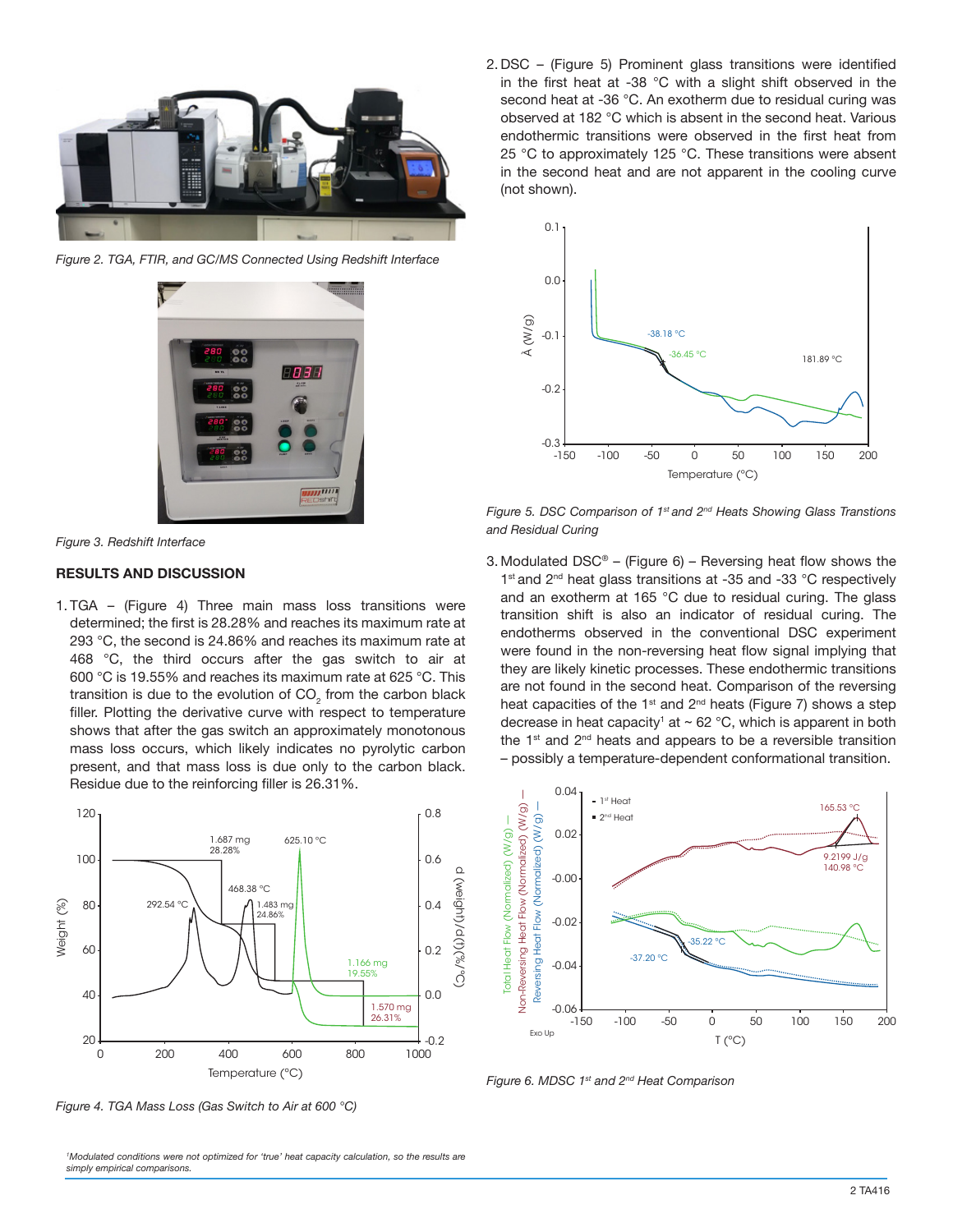

*Figure 7. MDSC Comparison of Reversing Heat Capacity for 1st and 2nd Heats*

4. Evolved Gas Analysis (TGA/FTIR) – Figure 8 shows an overlay of the TGA mass loss and Gram Schmidt reconstruction which contains the total spectral response of the evolving gases. Often the Gram Schmidt reconstruction will resemble the derivative of the mass loss signal. Spectra were obtained at each of the annotated temperatures on the Gram Schmidt reconstruction shown in Figure 8 and spectral interpretation is summarized in Table 1. Infrared spectra are shown in Figures 10-12.



*Figure 8. TGA Data and Gram Schmidt Reconstruction*



*Figure 9. FTIR Spectra as Function of Time*

| Elution<br><b>Spectral Interpretation</b><br>Temperature       |  |
|----------------------------------------------------------------|--|
| 120 °C<br>Water CO <sub>2</sub>                                |  |
| 195 °C<br>Water, methane, acetophenone, CO <sub>2</sub>        |  |
| 256 °C<br>Phthalate, water, CO <sub>2</sub>                    |  |
| 284 °C<br>Phthalate, HCI, CO <sub>2</sub> , water              |  |
| 297 °C<br>HCI, water, CO <sub>2</sub> , phthalate, hydrocarbon |  |
| 474 °C<br>Aliphatic hydrocarbon, HCI, CO <sub>2</sub> , water  |  |

*Table 1. Summary of TGA/FTIR Data Shown in Figures 10-12*







*Figure 11. FTIR Spectra at 256 and 284 °C*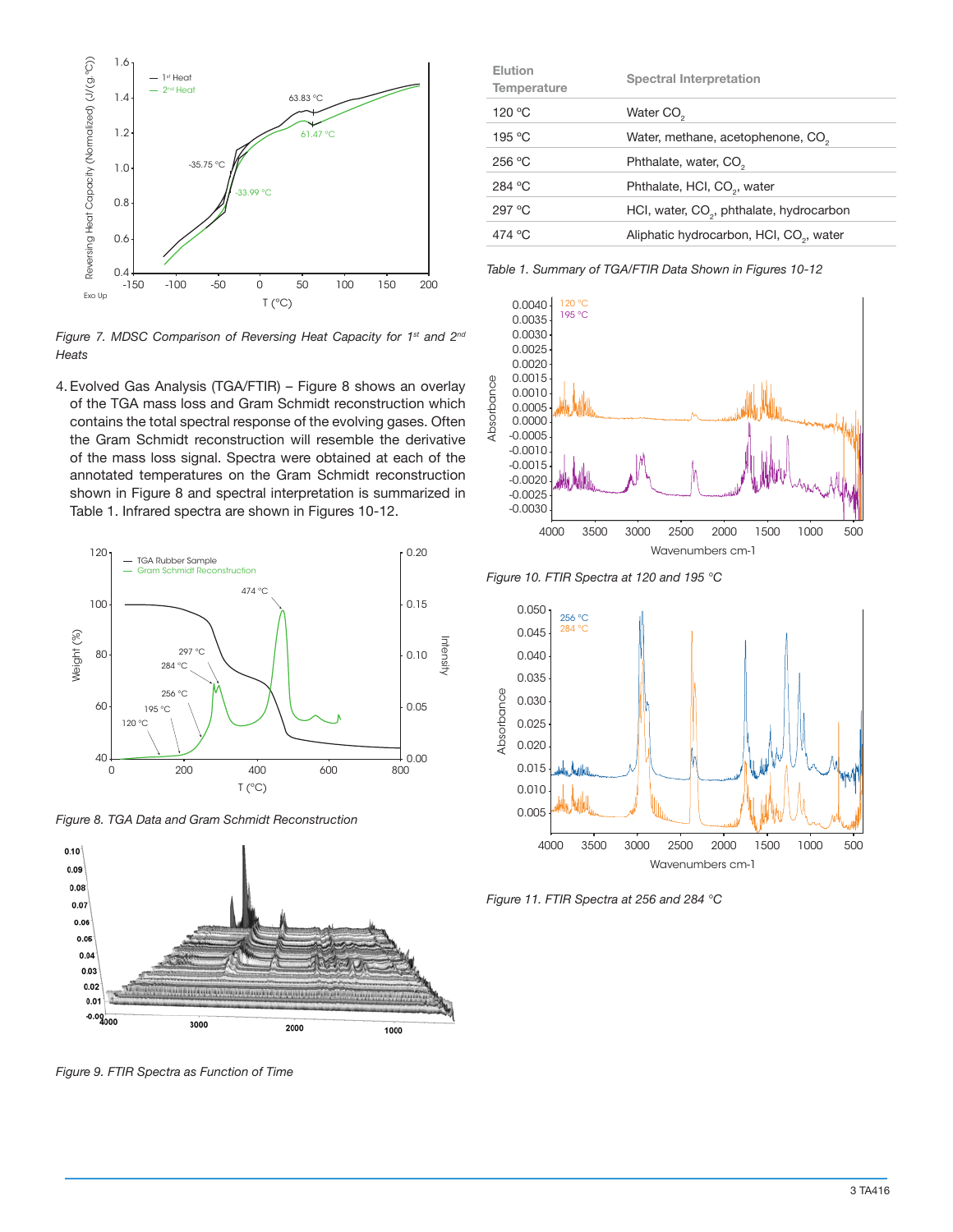

*Figure 12. FTIR Spectra at 297 and 474 °C*

5. Evolved Gas Analysis (TGA/GC/MS) – The evolution of methane and acetophenone early in the decomposition of the rubber sample (~195 °C) was further investigated by injecting the gases evolving at ~ 210 °C into the GC/MS. The Redshift system allows simultaneous monitoring of the evolving gas using the FTIR and manual injection as the gases of interest evolve. Alternatively the injection can be made at a pre-determined temperature within the TGA programming logic. The total ion chromatogram (TIC) with structures is shown in Figure 13 and summarized by retention time in Table 2. The compounds identified are consistent with the expected by-products of decomposition of dicumyl peroxide, a common cross-linking initiator (1). Additionally, two cross-linking coagents, trially cyanurate (TIC) and triallyl isocyanurate (TAIC) were also identified (2). Didecyl phthalate and its decomposition products were also observed; this is likely the solvent for the peroxide.



| RT (min) | Compound                                          |
|----------|---------------------------------------------------|
| 8.27     | $\alpha$ -methyl styrene                          |
| 10.95    | Acetophenone                                      |
| 11.40    | $\alpha$ -cumyl alcohol                           |
| 11.60    | Methyl-cumyl ether                                |
| 18-22    | Phthalic anhydride and phthalic acid <sup>2</sup> |
| 26.35    | Trially isocyanurate (TAIC)                       |
| 28.90    | Trially cyanurate (TIC)                           |

*Table 2. Compounds and Retention Times from 210 °C Injection*



*Figure 14. Mechanism for Dicumyl Peroxide Cross-Linking (3)*



*Figure 15. Cross-linking Coagents TIC and TAIC (4) Zhao, Chen, et al.; RSC Adv., 2017, 7, 37095*